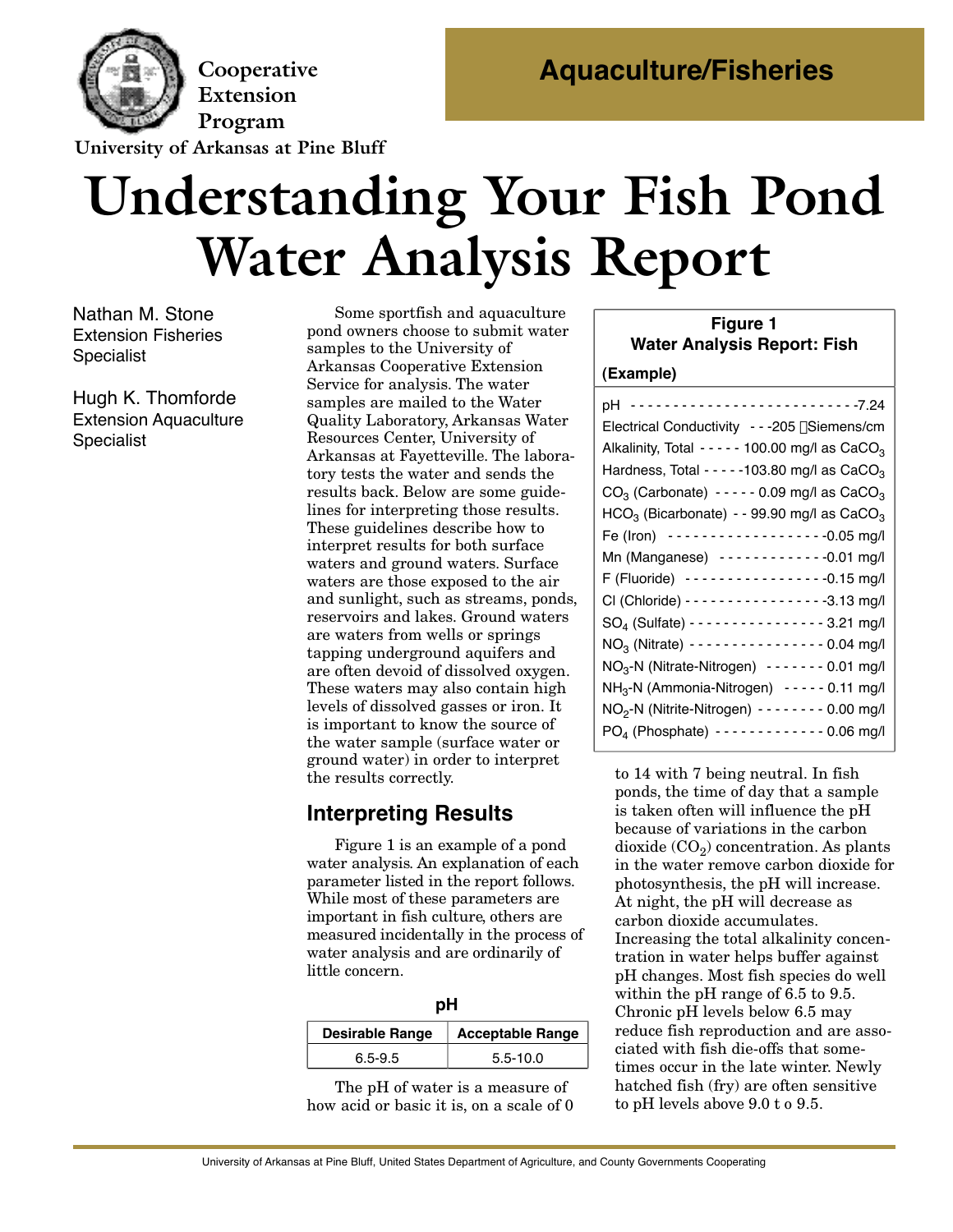The pH of water sent to the testing laboratory<br>will change during shipment, especially for waters that have significant amounts of organic matter  $(e.g., algebra and bacteria)$  or elevated carbon dioxide concentrations. Nevertheless, pH testing is useful to detect possible mineral acidity. A pH reading below 4.5 indicates that there is strong mineral acidity. which is harmful to fish and difficult (expensive) to neutralize Low pH between  $4.5$  and  $6.5$  can often be corrected by the addition of crushed limestone be corrected by the addition of crushed limestone  $(500 \text{ MHz} \cdot 100 \text{ s})$  .  $101$ ;

#### **Electrical Conductivity**

| <b>Desirable Range</b>     | <b>Acceptable Range</b>   |
|----------------------------|---------------------------|
| 100-2,000 $\mu$ Siemens/cm | $30-5,000 \mu$ Siemens/cm |

Electrical conductivity (EC) is a measure of how with salt content. Conductivity is typically reported in with salt content. Conductivity is typically reported in  $\frac{1}{2}$  units of  $\mu$ Siemens/cm (microsiemens per centimeter). Freshwater fish generally thrive over a wide range of desirable to help fish maintain their osmotic balance. The upper range varies with fish species. Channel catfish, for example, can with stand salinities up to 1/2-strength seawater. Seawater has a conductivity of  $12$ -strength seawater. Seawater has a conductivity of  $27$ -strength seawater. Seawater has a conductivity of  $60,000$   $\mu$ Siemens/cm. Electrical conductivity (EC) also can be used to give a rough in water. Typically, the TDS value in mg/l is about m water. Typicary, the TDS value in mg/l is asset<br>half of the EC (µSiemens/cm). Conductivity should<br>change little during shipment to the laboratory. change little during shipment to the laboratory.

|  |  | <b>Alkalinity, Total</b> |
|--|--|--------------------------|
|--|--|--------------------------|

| <b>Desirable Range</b> | <b>Acceptable Range</b>                                                                                         |
|------------------------|-----------------------------------------------------------------------------------------------------------------|
| 50-150 mg/l as $CaCO3$ | Above 20 mg/l and less than<br>400 mg/l for ponds<br>Above 10 mg/l for hatchery<br>water (measured as $CaCO3$ ) |

Total alkalinity (TA) is a measure of the<br>concentration of bases (typically carbonate and bicarbonate) in the water that provide buffering capacity. The units are milligrams per liter  $(mg/l)$  as calcium carbonate. TA below 20 mg/l limits primary productivity in water, and ponds with such water productivity in water, and ponds with such water benefit from lime. See our publication MP360, *Farm Pond Management for Recreational Fishing*, for copper sulfate for algae control are based on the TA of the water, and copper sulfate should not be used at all the water, and copper sulfate should not be used at all  $\overline{a}$  waters with fish if the TA is less than 50 mg/l.

The total alkalinity of a surface water sample<br>sent to the testing laboratory usually will not change sent to the testing laboratory as ally will not change significantly over the 2- to 3-day shipping period.

**Hardness, Total** 

| <b>Desirable Range</b> | <b>Acceptable Range</b>  |
|------------------------|--------------------------|
| 50-150 mg/l as $CaCO3$ | Above 10 mg/l as $CaCO3$ |

Total hardness is a measure of the calcium and ions (those with  $2+$  charges) contribute to total hardness but are usually present in insignificant amounts. The amount of calcium hardness is important in pond fertilization because higher rates of phosphorus fertilizer are required at higher calcium hardness concentrations. At least 5 mg/l of calcium hardness is needed in fish hatchery water supplies. Like total alkalinity, total hardness will not change Like total alikalinity, total hardness will not change very much during shipment.

#### CO<sub>3</sub> (Carbonate) and HCO<sub>3</sub> (Bicarbonate)

Carbonate and bicarbonate, together with<br>dissolved carbon dioxide, are components of total alkalinity (see "Alkalinity" above). The relative amount of each of these compounds depends upon the pH of the water sample. As such, there are no specific recommendations for levels of these compounds. Instead, see "Total Alkalinity" and "pH." SRAC Fact Sheet No. 464 (see "Sources of Information") provides Sheet No. 161 (see "Sources of Information") provides additional information on the relationship among these parameters.

#### **Fe (Iron) and Mn (Manganese)**

| <b>Desirable Range</b>                                         | <b>Acceptable Range</b>                                                                                                                     |
|----------------------------------------------------------------|---------------------------------------------------------------------------------------------------------------------------------------------|
| For hatchery water:<br>Ferrous iron: none<br>Ferric iron: none | For hatchery water:<br>No ferrous iron<br>Ferric iron: Less than<br>0.1 mg/l for fry, less than<br>1.0 mg/l for most fish                   |
| For pond water: Any level of<br>ferric iron, no ferrous iron.  | For pond water: Any level of<br>ferric iron, presence of<br>ferrous iron acceptable if<br>limited to zone around water<br>inlet (see text). |
| Manganese: 0-0.01 mg/l                                         | Manganese: Up to 1 mg/l                                                                                                                     |

These two elements behave similarly and will be discussed together. Well water may contain elevated levels of iron (ferrous iron) and manganese but still appear clear to the eye. When the well water is exposed to oxygen, the iron is changed into rust (ferric iron), giving the water a rusty brown color. Water high in iron and/or manganese should be. treated before use in a fish hatchery. Typically, well water is aerated to oxidize the iron and manganese, and then the water is passed through a sand filter to remove the floc (small clumps). Ordinarily, waters high in these elements can be used "as is" for outdoor culture ponds. If a pond must be stocked immediately calcule ponds. If a point must be stocked immediately after filling, aeration can be supplied to speed the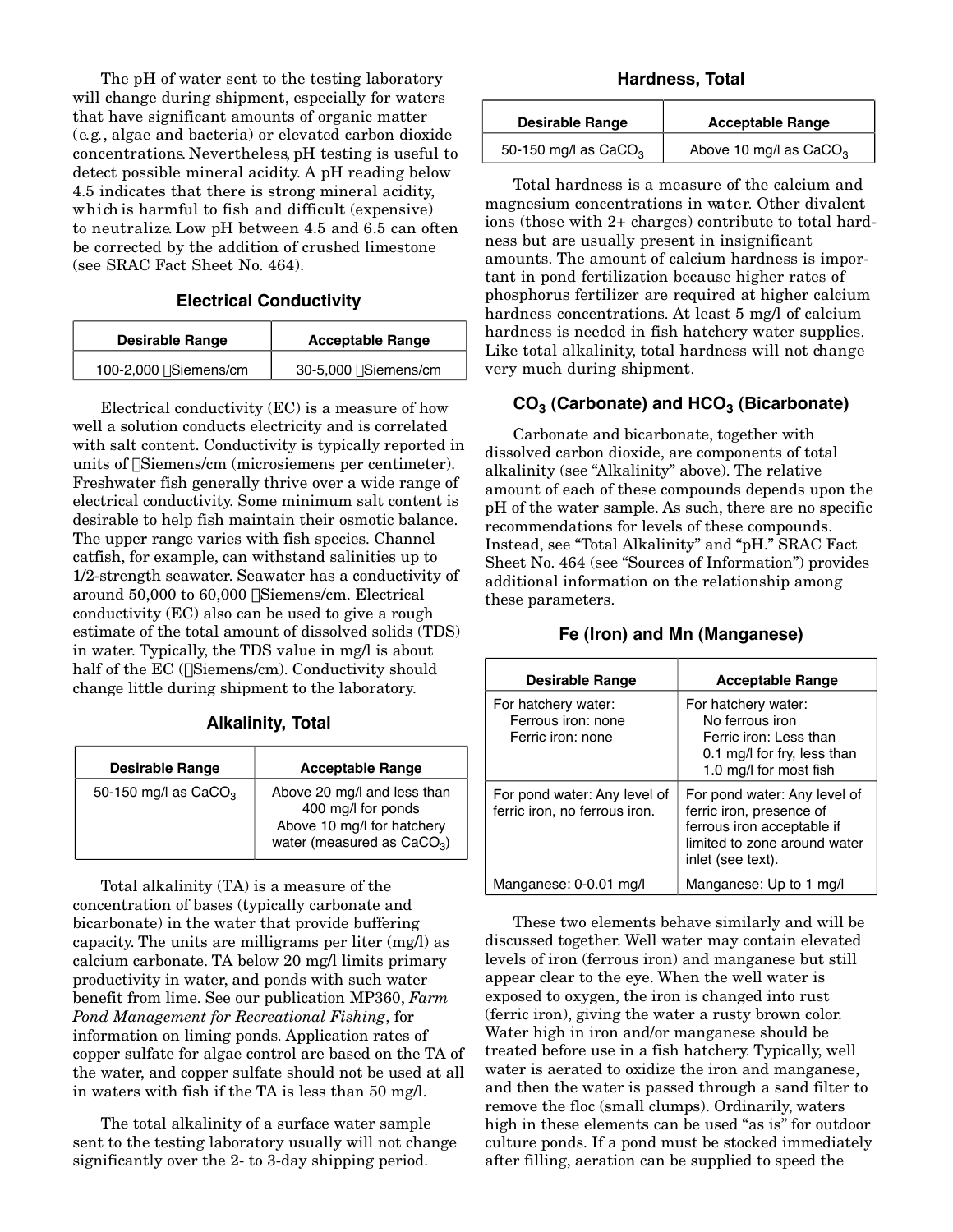oxidation process and render the water safe for fish. manganese might change during shipment, the total manganese might change during shipment, the total values will be analiseed.

#### **F (Fluoride)**

Fluoride is a trace element typically present in water at levels of 0.1 to 1.5 mg/l. It may be added to water as a measure to prevent tooth decay in humans  $(0.7 \text{ to } 1.2 \text{ mg/l})$ . Levels at or above 3 mg/l are reported to cause losses of some fish species, depending upon to cause losses of some fish species, depending upon complex water conditions.

#### **Cl (Chloride)**

| <b>Desirable Range</b> | <b>Acceptable Range</b>            |
|------------------------|------------------------------------|
| Above 60 mg/l          | 10 times the nitrite concentration |
| (for catfish ponds)    | (for catfish ponds)                |

Chloride (Cl<sup>-</sup>) together with sodium (Na) forms<br>common salt (sodium chloride). Chloride should not be confused with the gas, chlorine (Cl<sub>2</sub>). *Chlorine* is a highly reactive compound and is used as a disinfechighly reactive compound and is used as a disinfec-tant. *Chloride* is the same element in the form of a salt. Chlorine and chloride have dramatically<br>different chemical properties. Chloride is a common component of most waters and is beneficial to fish in maintaining their osmotic balance. In commercial catfish production, chloride (in the form of salt) is often added to waters to obtain a minimum concentration of 60 mg/l. This is done because catfish are susceptible to "brown blood" disease, caused by excess nitrite in the water. A ratio of chloride to nitrite of 10:1 reduces nitrite poisoning. High chloride levels (above  $100 \text{ mg/l}$ ) are a concern only if the water is (above 100 mg/l) are a concern only if the water is also used to irrigate sensitive land-based crops.

#### **SO4 (Sulfate)**

Sulfate is a common compound found in water as rocks. Typical levels are between 0 and 1,000 mg/l. Fish tolerate a wide range of sulfate concentrations. and levels of sulfate above 500 mg/l are a concern only if the water is used for other purposes, such as only if the water is asea for other purposes, such as watering cattle.

#### **NO3 (Nitrate) and NO3-N (Nitrate-Nitrogen)**

Nitrate levels in drinking water for humans and<br>livestock are a major concern. Typical levels in surface waters range from  $0.005$  to  $0.5$  mg/l nitrate. However, nitrate is relatively nontoxic to fish and is not a health hazard except at exceedingly high levels (above 90 mg/l  $NO<sub>3</sub>-N$ ). Nitrate and nitrate-nitrogen are two ways of expressing the same parameter. Nitrate-nitrogen expresses the concentration of nitrate based only on the weight of the nitrogen in the nitrate (to convert nitrate-nitrogen concentrations the intrate (to convert intrate-introgen concentrations)  $\sum_{i=1}^{n}$ 

#### **NH3-N (Ammonia-Nitrogen)**

| <b>Desirable Range</b>                | <b>Acceptable Range</b>                                |
|---------------------------------------|--------------------------------------------------------|
| Total $NH3-N$ : 0-2 mg/l              | Total $NH3$ -N: Less than 4 mg/l                       |
| Un-ionized NH <sub>3</sub> -N: 0 mg/l | Un-ionized NH <sub>3</sub> -N: Less than<br>$0.4$ mg/l |

Ammonia is a dissolved gas present naturally in is the major nitrogenous waste product of fish and also results from the decomposition of organic matter. It is quite soluble in water, especially at low pH, and ordinarily is removed by plants or bacteria (as a nutrient or energy source). Ammonia in water is present in two forms – un-ionized ammonia  $(NH_3)$ and the ionized form  $(NH_4^+)$  – and the relative and the ionized form  $(NH_4)$  – and the relative<br>proportion of each type depends on pH and tem ture. As pH increases, there is an increasing proportion of un-ionized ammonia, which is very toxic to fish. In addition to pH, the toxicity of ammonia to fish varies with the fish species and whether the fish has time to adjust to elevated levels. Catfish acclimate to high ammonia levels, and in commercial ponds, 2 to 5 mg/l of total ammonia nitrogen is common in the spring and fall. For more information on ammonia in fish ponds, see SRAC Fact Sheet No. 463. Ammonia values in surface water samples shipped to the laboratory are not reliable, as levels often will increase during shipment due to bacterial decomposition of during shipment due to bacterial decomposition of organic matter, especially during the warmer months.

#### **NO2 (Nitrite) and NO2-N (Nitrite-Nitrogen)**

| <b>Desirable Range</b> | <b>Acceptable Range</b> |
|------------------------|-------------------------|
| 0-1 mg/l $NO2$         | Less than 4 mg/l $NO2$  |

Nitrite is another form of nitrogenous waste<br>product that can be found in pond water. Typical concentrations range from  $0.005$  to  $0.5$  mg/l. Ammonia can be transformed into nitrite, and nitrite to nitrate, by certain bacteria. In commercial catfish ponds during the spring or fall, nitrite levels can increase greatly. Salt is added if necessary to prevent "brown blood" disease (see "Chlorides"). The toxicity of nitrite to fish varies greatly with the species of fish. Some species are quite susceptible while others are very resistant. For more information on nitrite in fish ponds, see SRAC Fact Sheet No. 462. As with ammonia, nitrite levels in surface water samples may ammonia, indree levels in surface water samples may change during shipment to the laboratory and are not reliable.

### **PO4 (Phosphate)**

Almost all of the phosphorus (P) in water is in<br>the form of phosphate  $(PO<sub>4</sub>)$ . Much of the phosphorus in surface water is bound to living or dead particulate matter. Phosphorus is an essential plant particulate matter. Phosphorus is an essential plant natively, and secause it is often in limited supply,